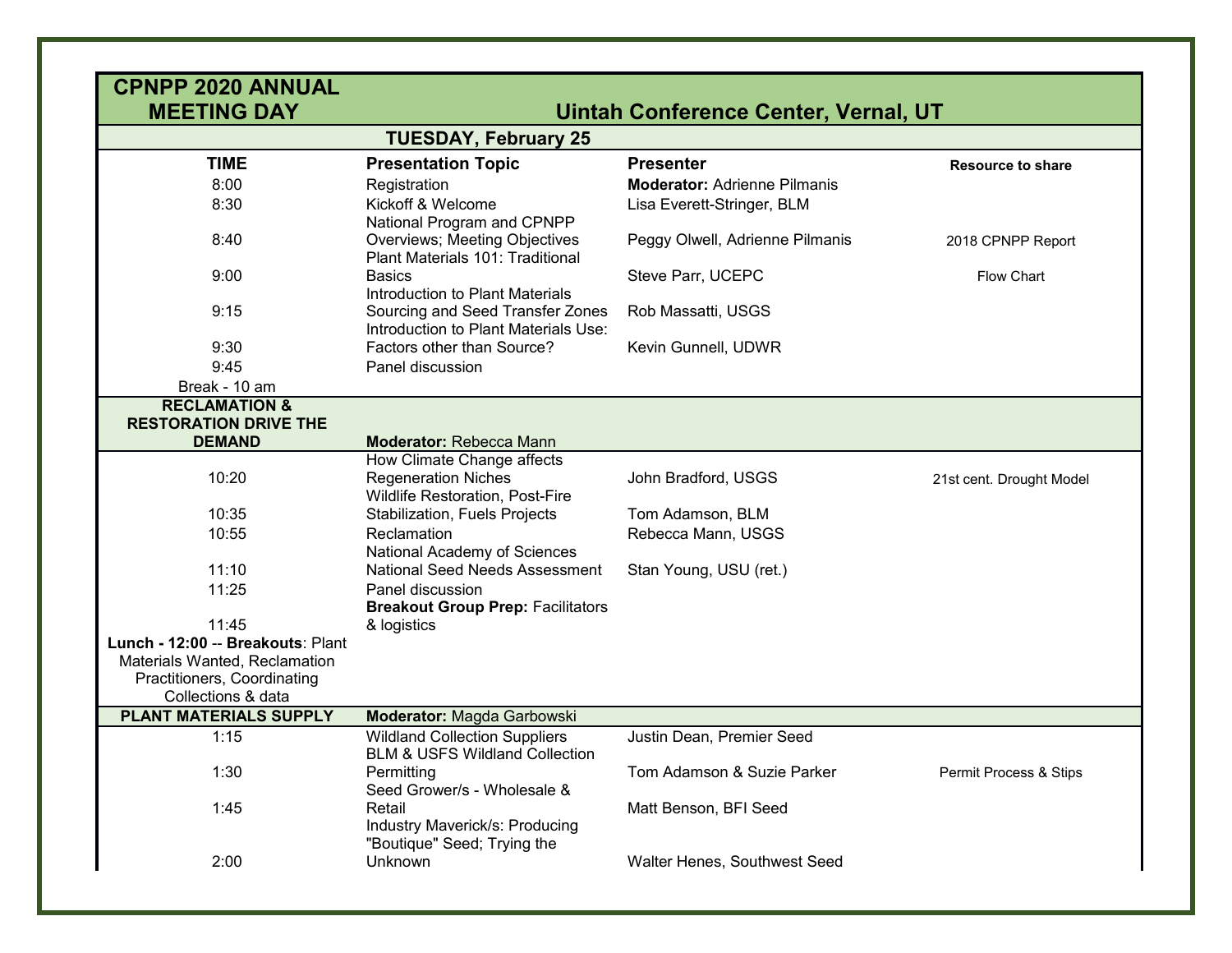| 2:15                                                        | Panel discussion - all Producers<br>welcome on panel |                                                                                                        |                          |
|-------------------------------------------------------------|------------------------------------------------------|--------------------------------------------------------------------------------------------------------|--------------------------|
| Break - 2:35 pm- Sponsored by                               |                                                      |                                                                                                        |                          |
| <b>High Mountain Nursery, LLC</b>                           | http://highmtnnursery.com/                           |                                                                                                        |                          |
| <b>SOURCES AVAILABLE/</b>                                   |                                                      |                                                                                                        |                          |
| <b>NEEDED/ WANTED; SEED</b>                                 |                                                      |                                                                                                        |                          |
| <b>MIXES</b>                                                | <b>Moderator: Steve Parr</b>                         |                                                                                                        |                          |
|                                                             | Is a Local Seed Source Best?                         |                                                                                                        |                          |
| 3:00                                                        | <b>Local Adaptation Patterns</b>                     | Owen Baughman, TNC                                                                                     |                          |
| 3:15                                                        | Regional Sources Available &<br>coming soon          | Brandon Sanders, UCEPC                                                                                 |                          |
|                                                             | What seed sources don't we have                      |                                                                                                        | Source Maps, CP STZs     |
| 3:25                                                        | that we need? Your input wanted                      | Steve Parr, UCEPC                                                                                      | Questionnaire            |
|                                                             | SUU Strategic seed & tissue                          |                                                                                                        |                          |
|                                                             | collection partnerships across                       |                                                                                                        |                          |
| 3:40                                                        | regions                                              | Jackie Grant, SUU                                                                                      |                          |
| 3:55                                                        | Developing a Seed Mix                                | Derek Tilley, NRCS                                                                                     | Aberdeen Plant Releases  |
|                                                             | Seed Source Selection Tool                           |                                                                                                        |                          |
| 4:10                                                        | Comparison                                           | Rhianna James, GBI/BLM                                                                                 | Choose a Tool flowchart  |
|                                                             | CPNPP website revamp to ESRI                         |                                                                                                        |                          |
|                                                             | hub: what information do you                         |                                                                                                        |                          |
| 4:25                                                        | need?                                                | Pete Cutter, NatureServe                                                                               | Questionnaire            |
| 4:40                                                        | Panel discussion                                     |                                                                                                        |                          |
| 5:00                                                        | <b>Evening Announcements</b>                         |                                                                                                        |                          |
| <b>POSTER SESSION - Sponsored</b><br>by Truax Company, Inc. | https://www.truaxcomp.com/                           |                                                                                                        |                          |
|                                                             |                                                      | CSU Root traits, GB Forb Manual, ARS Forb & Grass Materials & Testing, SUU Genetic analysis of GSG and |                          |
| 5:30                                                        | Desert Tortoise diets,                               |                                                                                                        |                          |
|                                                             |                                                      | USGS CP Climate Gradients & Seed Sources; CPNPP Accomplishments, NRCS Curlycup Gumweed, INSR-          |                          |
|                                                             | <b>SER Section</b>                                   |                                                                                                        |                          |
| <b>CPNPP 2020 ANNUAL</b>                                    |                                                      |                                                                                                        |                          |
| <b>MEETING DAY 2</b>                                        |                                                      | <b>Uintah Conference Center, Vernal, UT</b>                                                            |                          |
|                                                             | <b>WEDNESDAY</b>                                     |                                                                                                        |                          |
| <b>TIME</b>                                                 |                                                      |                                                                                                        |                          |
| <b>SEED CERTIFICATION and</b>                               | <b>Presentation Topic</b>                            | <b>Presenter</b>                                                                                       | <b>Resource to share</b> |
| <b>SEED TESTING</b>                                         | <b>Moderator: Kevin Jensen</b>                       |                                                                                                        |                          |
|                                                             | Is Native Plant Germplasm                            |                                                                                                        |                          |
| 8:00                                                        | Development a Good Thing?                            | Stan Young, USU (ret.)                                                                                 | Seed Connoisseur         |
| 8:15                                                        | <b>Seed Certification Process</b>                    | Michael Bouck, UCIA                                                                                    | Seed Tag Handouts        |
|                                                             | Seed Testing - Standards,                            |                                                                                                        |                          |
| 8:30                                                        | Procedure, Ins & Outs                                | Randy Crowl, CO Seed Lab                                                                               | Seed Test Fact Sheets    |
| 8:45                                                        | Seed Testing - Understanding                         | Steve Popovich                                                                                         | <b>Two Handouts</b>      |
|                                                             |                                                      |                                                                                                        |                          |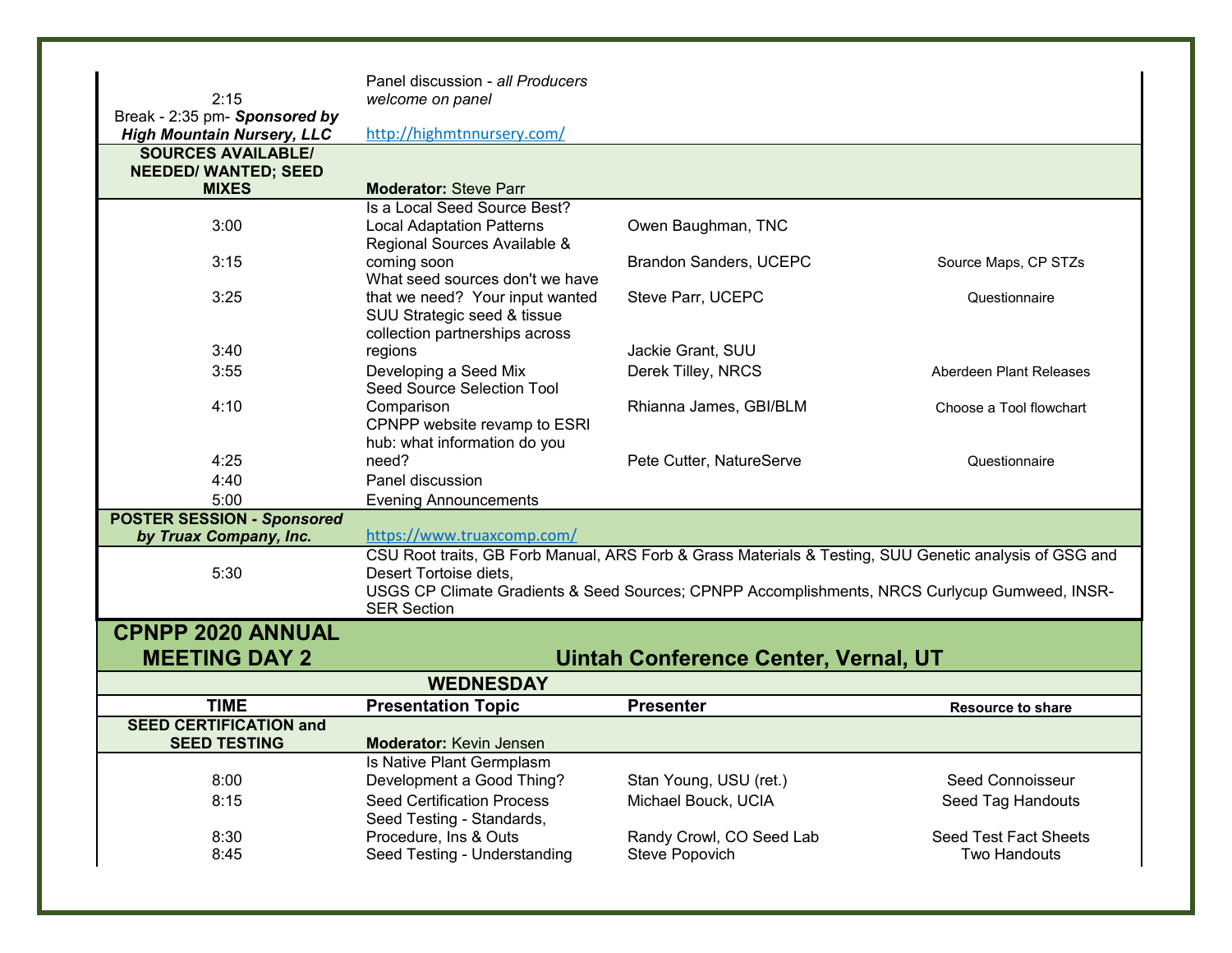|                                                                              | <b>Weed Content</b>                                                                                                                                                  |                                |                            |
|------------------------------------------------------------------------------|----------------------------------------------------------------------------------------------------------------------------------------------------------------------|--------------------------------|----------------------------|
| 9:00                                                                         | <b>Bringing Seed Coatings to Market</b>                                                                                                                              | Matt Madsen, BYU               |                            |
| 9:15                                                                         | Panel discussion                                                                                                                                                     |                                |                            |
|                                                                              | Break - 9:30                                                                                                                                                         |                                |                            |
| <b>SEED PURCHASING</b>                                                       | <b>Moderator: Jackie Grant</b>                                                                                                                                       |                                |                            |
| 9:45                                                                         | <b>BLM Seed Warehouse System</b><br>Reclamation Seed Buys: Policy,                                                                                                   | TBD, BLM                       | Seed Mix Template          |
| 10:00                                                                        | <b>Plans &amp; Actualities</b>                                                                                                                                       | Patrick Ahrnsbrak, BLM         |                            |
| 10:15                                                                        | <b>USFS Seed Sourcing</b>                                                                                                                                            | Suzie Parker, USFS             |                            |
| 10:25                                                                        | Utah Seed Warehouse Buys                                                                                                                                             | Melissa Landeen, UDWR          | <b>UDWR Seed Menu</b>      |
| 10:40                                                                        | Panel discussion                                                                                                                                                     |                                |                            |
| 11:00                                                                        | Breakouts: Tuesday's; CPNPP<br>Website revamp; Pollinators; Plant<br>Traits in Development & Use<br>Breakout 3-min Reports: Topic,<br>Concurrence, Questions, Action |                                |                            |
| 11:40                                                                        | ltems                                                                                                                                                                | Facilitators                   |                            |
| Lunch - noon                                                                 |                                                                                                                                                                      |                                |                            |
| <b>NEW SEED SOURCE</b><br><b>DEVELOPMENT: METHODS &amp;</b><br><b>TRIALS</b> | <b>Moderator: Rob Massatti</b>                                                                                                                                       |                                |                            |
|                                                                              | Raw Materials: Wildland collections                                                                                                                                  |                                |                            |
| 1:15                                                                         | and Seed banks                                                                                                                                                       | Mike Cashman, Brian Irish, ARS |                            |
|                                                                              | Utility of Data Derived from                                                                                                                                         |                                |                            |
| 1:30                                                                         | <b>Common Gardens</b>                                                                                                                                                | Daniel Winkler, USGS           |                            |
|                                                                              | Forb common garden research:                                                                                                                                         |                                |                            |
| 1:40                                                                         | seed transfer guidance for<br>restoration                                                                                                                            | Sarah Barga, FS-RMRS           | Forb CG Manual link        |
|                                                                              | Incorporating Genetics into Plant                                                                                                                                    |                                |                            |
| 1:50                                                                         | Materials Development                                                                                                                                                | Rob Massatti, USGS             |                            |
| Quick break- 2:05                                                            |                                                                                                                                                                      |                                |                            |
|                                                                              | Small Scale Seed Increase                                                                                                                                            |                                |                            |
| 2:10                                                                         | process                                                                                                                                                              | Scott Jensen, FS-RMRS          |                            |
|                                                                              | ARS Logan Plant Materials Testing                                                                                                                                    |                                |                            |
| 2:20                                                                         | Program                                                                                                                                                              | Tom Jones, ARS-FRRL            | <b>FRRL Plant Releases</b> |
|                                                                              | Do we need to trial plant materials                                                                                                                                  |                                |                            |
| 2:30                                                                         | at more than one site?                                                                                                                                               | Kevin Jensen, ARS-FRRL         | <b>FRRL Planting Guide</b> |
|                                                                              | Trials in Practice: Opportunities for                                                                                                                                |                                |                            |
| 2:40                                                                         | Collaboration                                                                                                                                                        | Kevin Gunnell, UDWR            |                            |
| 2:55                                                                         | Panel discussion                                                                                                                                                     |                                |                            |
| Break - 3:15                                                                 |                                                                                                                                                                      |                                |                            |
| <b>LESSONS LEARNED:</b>                                                      | <b>Moderator: Kevin Gunnell</b>                                                                                                                                      |                                |                            |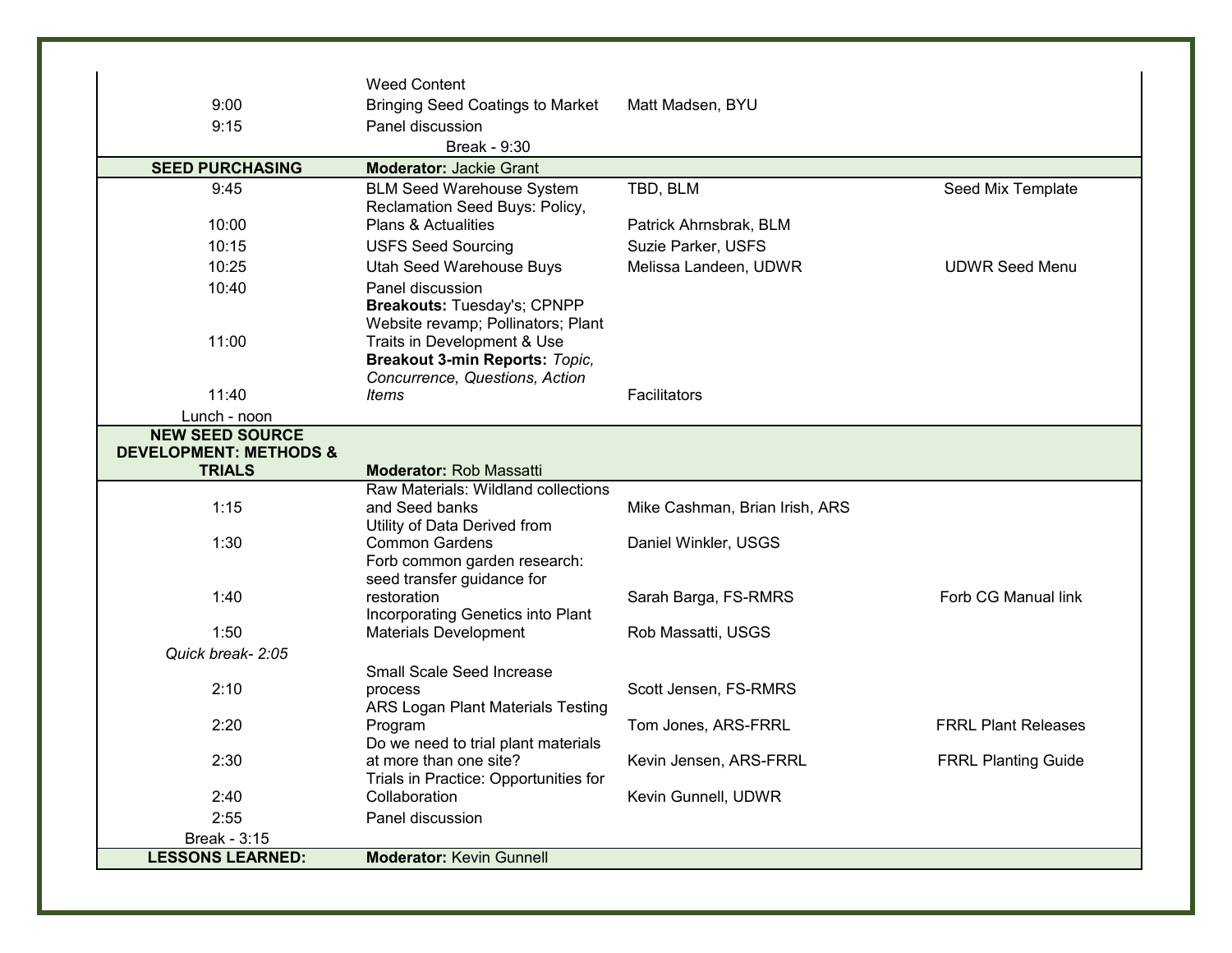|                                                                               | <b>RESTORATION AND</b><br><b>RECLAMATION</b>                                    |                                                            |                                          |
|-------------------------------------------------------------------------------|---------------------------------------------------------------------------------|------------------------------------------------------------|------------------------------------------|
|                                                                               |                                                                                 | RestoreNet: What determines                                |                                          |
|                                                                               |                                                                                 | seeding success across dryland                             |                                          |
|                                                                               | 3:35                                                                            | ecosystems?                                                | Carrie Harvilla, USGS                    |
|                                                                               |                                                                                 | Biochar & Soil Amendments: Three                           |                                          |
|                                                                               | 3:50                                                                            | <b>Uintah Basin Outcomes</b>                               | Christopher Peltz, Research Svcs LLC     |
|                                                                               |                                                                                 | Geomorphic vs. Traditional                                 |                                          |
|                                                                               |                                                                                 | Reclamation: Veg Diversity &                               |                                          |
|                                                                               | 4:00                                                                            | <b>Seeding Outcomes</b>                                    | Kristina Hufford, UWYO                   |
|                                                                               |                                                                                 | Decade of Studies Testing                                  |                                          |
|                                                                               | Reclamation Techniques in the                                                   |                                                            |                                          |
|                                                                               | 4:15                                                                            | Uinta Basin, UT                                            | Colleen P Jones & Paul Grossl, USU       |
|                                                                               |                                                                                 | Biggest bang for the buck:<br>evaluation of cost-effective |                                          |
|                                                                               | 4:30                                                                            | ecological restoration                                     | Ethan Yackulic, USGS                     |
|                                                                               | 4:45                                                                            | Panel discussion                                           |                                          |
|                                                                               |                                                                                 | Wrap-Up - Evaluations, Group                               |                                          |
|                                                                               |                                                                                 | Notes, Field Trip/s & Post-                                |                                          |
|                                                                               | 5:10                                                                            | Meetings logistics                                         | Adrienne Pilmanis, Becky Mann, Tom Elder |
|                                                                               | <b>Optional social TBD</b>                                                      |                                                            |                                          |
|                                                                               | <b>EVENING OF BUTTERFLIES &amp;</b>                                             |                                                            |                                          |
|                                                                               | <b>FLOWERS</b>                                                                  |                                                            |                                          |
|                                                                               | 7:00                                                                            | Butterflies of the Colorado Plateau                        | Todd Stout, UT Lepidopterist Society     |
|                                                                               |                                                                                 | Finding Utah's Role in the Western                         |                                          |
|                                                                               |                                                                                 | Monarch Butterfly Population                               | Mindy Wheeler, UDWR                      |
|                                                                               |                                                                                 | Flowers Penstemon - Rare &                                 |                                          |
|                                                                               |                                                                                 | <b>Beautiful Utah Plant Under</b>                          |                                          |
|                                                                               |                                                                                 | Pressure                                                   | Lisa Boyd, BLM & Colleen Jones, USU      |
|                                                                               |                                                                                 | <b>CPNPP 2020 ANNUAL MEETING DAY 3</b>                     | <b>Vernal, UT</b>                        |
|                                                                               |                                                                                 | <b>THURSDAY AM - Optional</b>                              |                                          |
|                                                                               |                                                                                 | <b>FIELD TRIPS</b>                                         | <b>Coordinator</b>                       |
| 8:00-12:00                                                                    | "WPRR" Well Pad Reclamation & Research                                          |                                                            | Rebecca Mann, USGS                       |
|                                                                               | 9:00-11:00 Scenic short hike & visit to Frasera ackermaniae site on public land |                                                            | Tom Elder, Site Monitor                  |
| Working group meetings, evaluation review, move up PM meetings<br>alternative |                                                                                 |                                                            | TBD depending on weather                 |
|                                                                               |                                                                                 |                                                            |                                          |
|                                                                               |                                                                                 | <b>THURSDAY PM - Optional</b>                              | <b>Adrienne Pilmanis</b>                 |
|                                                                               | Study Site Planning Meeting: Seeding Trial and Common Garden                    |                                                            |                                          |
| 1:00                                                                          |                                                                                 |                                                            | Moonshine Arch Conference room, BLM      |